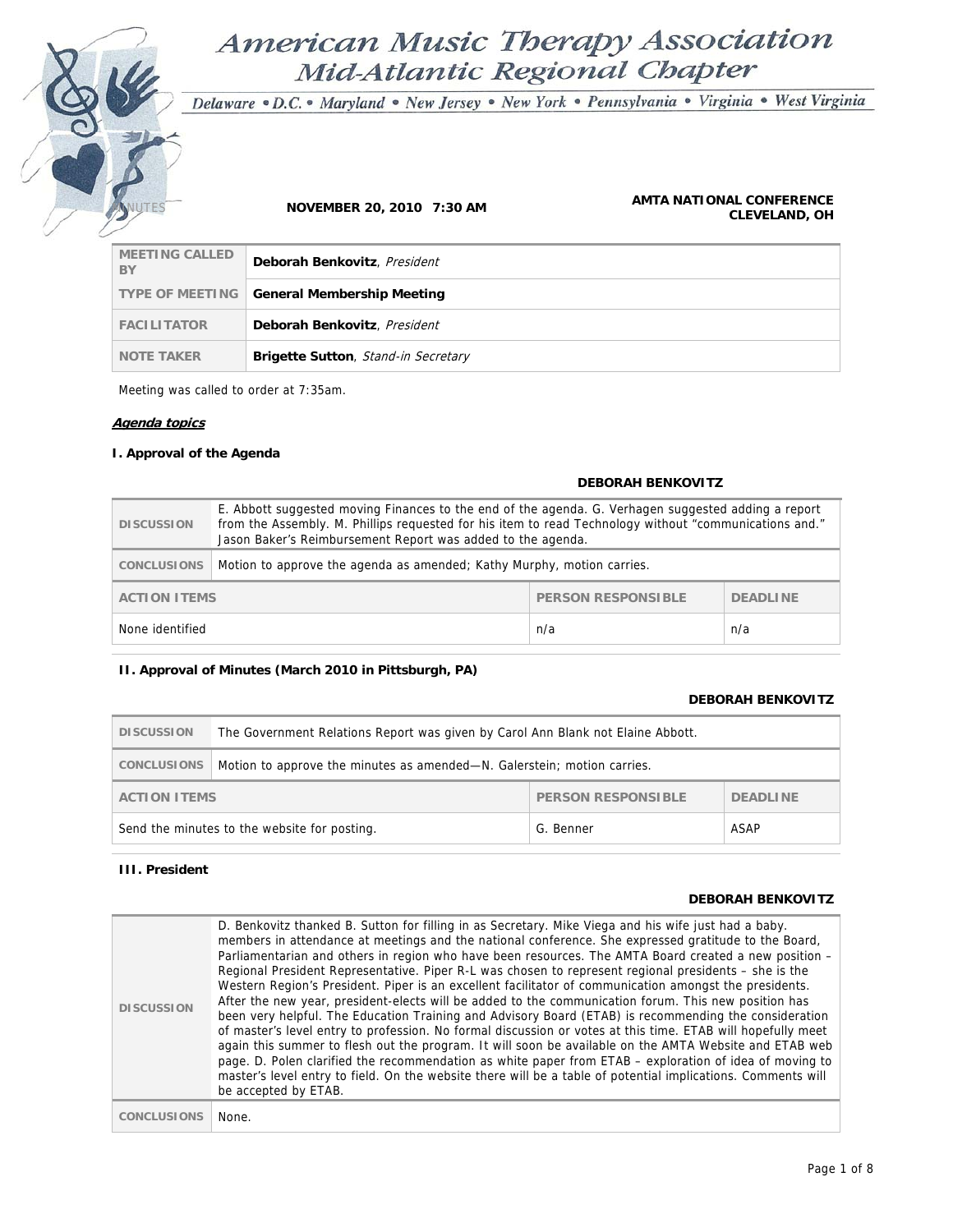| <b>ACTION ITEMS</b> | <b>PERSON RESPONSIBLE</b> | <b>DEADLINE</b> |
|---------------------|---------------------------|-----------------|
| None identified.    | n/a                       | n/a             |

## **IV. President-Elect**

## **KRISTEN O'GRADY**

| <b>DISCUSSION</b>             | There were three changes all related to the changed title of Regional Conference Coordinator to Regional<br>Even Planer to avoid similar acronyms. This affects Article VIII, Section 3; Article III, Section 3; and<br>Article V. |  |  |
|-------------------------------|------------------------------------------------------------------------------------------------------------------------------------------------------------------------------------------------------------------------------------|--|--|
| CONCLUSIONS                   | None.                                                                                                                                                                                                                              |  |  |
|                               | PERSON RESPONSIBLE<br><b>ACTION ITEMS</b><br><b>DEADLINE</b>                                                                                                                                                                       |  |  |
| None identified<br>n/a<br>n/a |                                                                                                                                                                                                                                    |  |  |

## **V. Immediate Past President**

## **I. NOMINATING COMMITTEE'S EFFORTS BRIAN ABRAMS**

| <b>DISCUSSION</b>                                                                         | B. Abrams requested suggestions for nominations.             |  |  |
|-------------------------------------------------------------------------------------------|--------------------------------------------------------------|--|--|
| <b>CONCLUSIONS</b>                                                                        | None.                                                        |  |  |
|                                                                                           | PERSON RESPONSIBLE<br><b>DEADLINE</b><br><b>ACTION ITEMS</b> |  |  |
| Inform B. Abrams or Nominating Committee of suggestions for<br>n/a<br>n/a<br>nominations. |                                                              |  |  |

## **VI. Membership**

## **GENE BEHRENS**

| <b>DISCUSSION</b>                                                   | G. Behrens shared that at the end of third quarter (10/4 report) was 890 members. This is the first time<br>since 2008 that numbers are coming back up. We are at exact same numbers as this time last year. This<br>is due to student numbers increasing. Professional membership is still down about 5%, due in part to<br>NY. How do we support new membership in organization? G. Behrens is continuing to send out new<br>membership packets, but relies on educators and internship directors to remind students to send in<br>applications. She created student fliers that were sent out at beginning of this semester advertising that<br>if you spend \$80 then you can save more money by becoming student member. The regional mentor<br>program will retire this program due to lack of momentum in running and maintaining it. We will be<br>thinking of other ways to support new members. G. Behrens continues to mail cards as appropriate. Let's<br>keep sharing accomplishments and opportunities to support members via newsletter, etc. There were no<br>applications for the Membership Support Fund. We're finding the membership still is not aware of this<br>opportunity. G. Behrens writes about this in the newsletter and tries to communicate. If people need<br>support getting memberships next year, still fill out the form because money is still available even though<br>it is past the deadline. We are going to start setting up podcasts on the member section of AMTA's<br>Website for CMTE credits. We'll record six people initially and the posting will include posttest, etc.<br>CMTEs will not be preapproved. The national committee announced that regions need to do another call-<br>a-thon. G. Behrens is looking for volunteers to help. She is continuing with PR work and newsletters.<br>Members were reminded that G. Behrens needs information from all of region, and relies on region to<br>disburse information. D. Benkovitz expressed extra thanks for G. Behrens keeping membership up when<br>all regions are struggling with membership. There is a 2% drop in membership across AMTA, but the<br>region has held steady. |  |  |  |
|---------------------------------------------------------------------|---------------------------------------------------------------------------------------------------------------------------------------------------------------------------------------------------------------------------------------------------------------------------------------------------------------------------------------------------------------------------------------------------------------------------------------------------------------------------------------------------------------------------------------------------------------------------------------------------------------------------------------------------------------------------------------------------------------------------------------------------------------------------------------------------------------------------------------------------------------------------------------------------------------------------------------------------------------------------------------------------------------------------------------------------------------------------------------------------------------------------------------------------------------------------------------------------------------------------------------------------------------------------------------------------------------------------------------------------------------------------------------------------------------------------------------------------------------------------------------------------------------------------------------------------------------------------------------------------------------------------------------------------------------------------------------------------------------------------------------------------------------------------------------------------------------------------------------------------------------------------------------------------------------------------------------------------------------------------------------------------------------------------------------------------------------------------------------------------------------------------------------------------------------------------------------------|--|--|--|
| <b>CONCLUSIONS</b>                                                  | None.                                                                                                                                                                                                                                                                                                                                                                                                                                                                                                                                                                                                                                                                                                                                                                                                                                                                                                                                                                                                                                                                                                                                                                                                                                                                                                                                                                                                                                                                                                                                                                                                                                                                                                                                                                                                                                                                                                                                                                                                                                                                                                                                                                                       |  |  |  |
| <b>ACTION ITEMS</b><br><b>PERSON RESPONSIBLE</b><br><b>DEADLINE</b> |                                                                                                                                                                                                                                                                                                                                                                                                                                                                                                                                                                                                                                                                                                                                                                                                                                                                                                                                                                                                                                                                                                                                                                                                                                                                                                                                                                                                                                                                                                                                                                                                                                                                                                                                                                                                                                                                                                                                                                                                                                                                                                                                                                                             |  |  |  |
|                                                                     | n/a<br>None identified.<br>n/a                                                                                                                                                                                                                                                                                                                                                                                                                                                                                                                                                                                                                                                                                                                                                                                                                                                                                                                                                                                                                                                                                                                                                                                                                                                                                                                                                                                                                                                                                                                                                                                                                                                                                                                                                                                                                                                                                                                                                                                                                                                                                                                                                              |  |  |  |

## **E. Assembly Report**

## **GARY VERHAGEN**

| <b>DISCUSSION</b> | MARAMTA is well represented by delegates. Assembly elects four people to serve on the AMTA Board;   |  |
|-------------------|-----------------------------------------------------------------------------------------------------|--|
|                   | three of these people are from MAR (K. Murphy, B. Abrams and Ruth Lee Adler). Thanks to Donna Polen |  |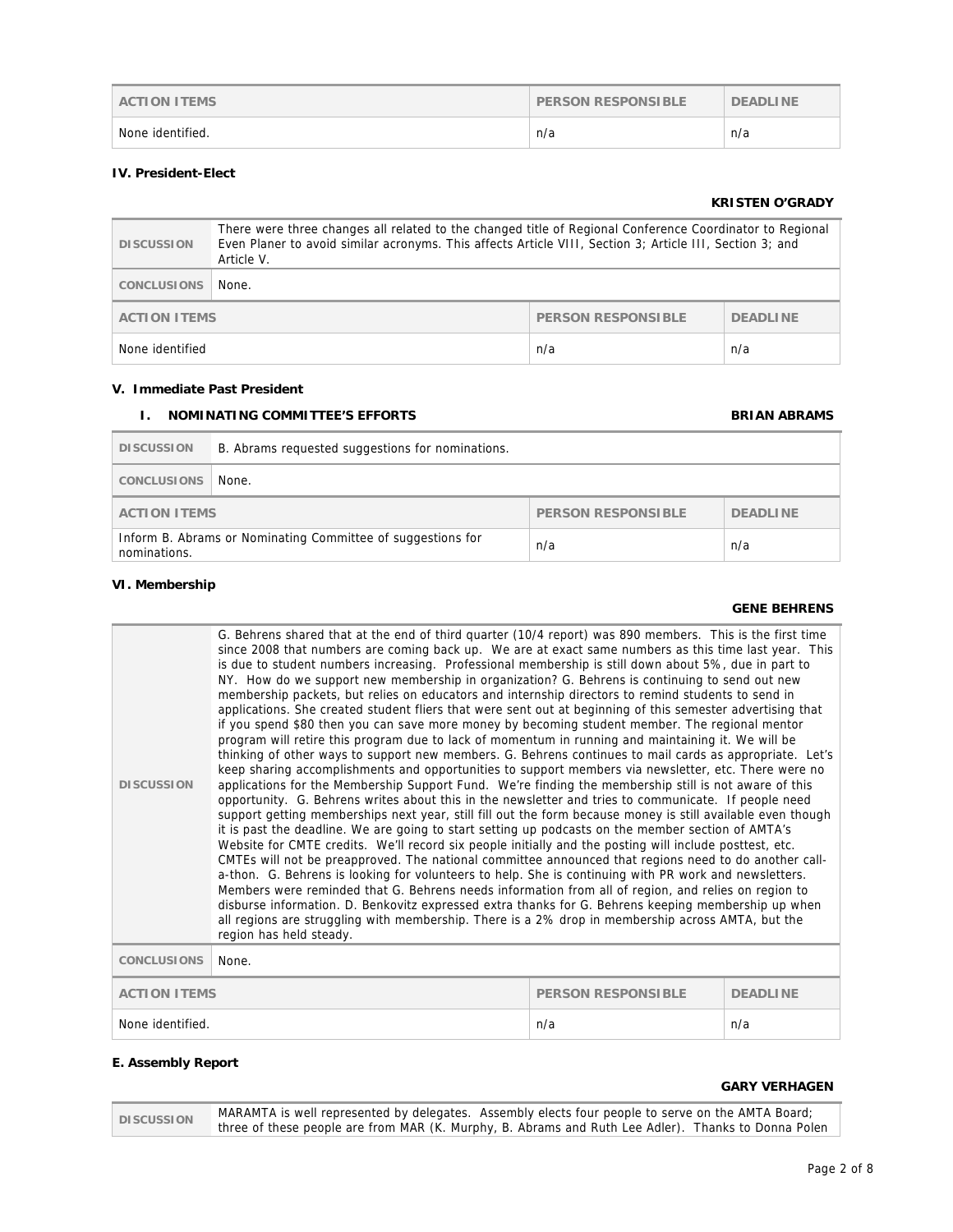|                     | for preparing delegates to serve well as representative. Members were reminded to take concerns and<br>questions to delegates for them bring to the Board. The Assembly Meeting began with orientation to<br>Assembly, Parliamentary procedures, and state of association. Ronna Kaplan reviewed AMTA's 60 <sup>th</sup><br>anniversary including a pin and three new publications of intellectual property donations. There are plans<br>for complete renovation of the website. It will be presented to Assembly at next meeting and the goal is<br>for the new website to be running by the spring. Members will be able to update their own information<br>online and the website will be more interactive. Treasurer Adamec shared that AMTA is financially sound.<br>Dues recommendation is to keep same dues in 2012 as in 2011. President-elect Mary Ellen Wiley shared<br>recommendation to remove ETAB from Council Structure and put it under Board structure. VP Furbman<br>shared that attendance numbers for this conference are great. The next national conference will be held<br>in Atlanta, Georgia. We are creating a culture of giving. External organizations look at how many<br>members of own organization give as reflection of how much members value the organization. It is not<br>important how much is donated, but how many people donate. Members are encouraged to donate if<br>possible. Council reports and business included a passed revision to ETAB. Motion passed to limit the<br>number of training acronyms beyond degrees, license, professional designations (until 2020) and<br>credential information. Training information would be typed out in narrative form. This increases and<br>clarifies the meaning of trainings. AMTA will adhere to this in publications and communications;<br>members are strongly encouraged to adhere beginning in January of 2012. Sherry Robb shared updates<br>to Standards of Clinical Practice. Old Business from last year, Assembly asked Board to review process of<br>disbursing regional dues to regions to change from dollar amount to percentage to allow for proportional<br>increase. It was approved to change to 6.5% instead of \$15, which reflects small increase. Assembly<br>realized that handling fee (10% per member) has not been discussed. Information on processing costs<br>will be presented to Assembly. New Business included Ethics Board member, Carol Shultis, re-appointed.<br>None. |  |  |  |
|---------------------|----------------------------------------------------------------------------------------------------------------------------------------------------------------------------------------------------------------------------------------------------------------------------------------------------------------------------------------------------------------------------------------------------------------------------------------------------------------------------------------------------------------------------------------------------------------------------------------------------------------------------------------------------------------------------------------------------------------------------------------------------------------------------------------------------------------------------------------------------------------------------------------------------------------------------------------------------------------------------------------------------------------------------------------------------------------------------------------------------------------------------------------------------------------------------------------------------------------------------------------------------------------------------------------------------------------------------------------------------------------------------------------------------------------------------------------------------------------------------------------------------------------------------------------------------------------------------------------------------------------------------------------------------------------------------------------------------------------------------------------------------------------------------------------------------------------------------------------------------------------------------------------------------------------------------------------------------------------------------------------------------------------------------------------------------------------------------------------------------------------------------------------------------------------------------------------------------------------------------------------------------------------------------------------------------------------------------------------------------------------------------------------------------------------------------------------------------------------------------------------------------------|--|--|--|
| <b>CONCLUSIONS</b>  |                                                                                                                                                                                                                                                                                                                                                                                                                                                                                                                                                                                                                                                                                                                                                                                                                                                                                                                                                                                                                                                                                                                                                                                                                                                                                                                                                                                                                                                                                                                                                                                                                                                                                                                                                                                                                                                                                                                                                                                                                                                                                                                                                                                                                                                                                                                                                                                                                                                                                                          |  |  |  |
| <b>ACTION ITEMS</b> | <b>PERSON RESPONSIBLE</b><br><b>DEADLINE</b>                                                                                                                                                                                                                                                                                                                                                                                                                                                                                                                                                                                                                                                                                                                                                                                                                                                                                                                                                                                                                                                                                                                                                                                                                                                                                                                                                                                                                                                                                                                                                                                                                                                                                                                                                                                                                                                                                                                                                                                                                                                                                                                                                                                                                                                                                                                                                                                                                                                             |  |  |  |
| None identified.    | n/a<br>n/a                                                                                                                                                                                                                                                                                                                                                                                                                                                                                                                                                                                                                                                                                                                                                                                                                                                                                                                                                                                                                                                                                                                                                                                                                                                                                                                                                                                                                                                                                                                                                                                                                                                                                                                                                                                                                                                                                                                                                                                                                                                                                                                                                                                                                                                                                                                                                                                                                                                                                               |  |  |  |
|                     |                                                                                                                                                                                                                                                                                                                                                                                                                                                                                                                                                                                                                                                                                                                                                                                                                                                                                                                                                                                                                                                                                                                                                                                                                                                                                                                                                                                                                                                                                                                                                                                                                                                                                                                                                                                                                                                                                                                                                                                                                                                                                                                                                                                                                                                                                                                                                                                                                                                                                                          |  |  |  |

## **A. CONFERENCE**

| <b>NINA GALERSTEIN</b><br>i.<br>2011 Update                         |                                                                                                                                                                                                                                                                                                                                                                                                                                                                                                                                                                                                                                                                                                                                                                                                                                                                                                                                                                                                                                                                                                                                                                                                                                                                                                                                                                                                                                                                                                                                                                                                                                   |  |  |
|---------------------------------------------------------------------|-----------------------------------------------------------------------------------------------------------------------------------------------------------------------------------------------------------------------------------------------------------------------------------------------------------------------------------------------------------------------------------------------------------------------------------------------------------------------------------------------------------------------------------------------------------------------------------------------------------------------------------------------------------------------------------------------------------------------------------------------------------------------------------------------------------------------------------------------------------------------------------------------------------------------------------------------------------------------------------------------------------------------------------------------------------------------------------------------------------------------------------------------------------------------------------------------------------------------------------------------------------------------------------------------------------------------------------------------------------------------------------------------------------------------------------------------------------------------------------------------------------------------------------------------------------------------------------------------------------------------------------|--|--|
| <b>DISCUSSION</b>                                                   | Conference registration is now fully online, thanks to B. Sutton and Felice, Webmaster. Reminder that<br>Monday at midnight is the deadline for regional conference proposals. Mike Viega, Melissa King and N.<br>Galerstein are working on changing the system from passing boxes on information from year to year to<br>passing a flash drive. If a person is only taking a CMTE Course then she or he no longer has to register<br>for a day of conference. Pittsburgh's regional conference was a good conference with good income. Barb<br>MacLean shared that Saratoga has limited committee, but Albany Music Therapists are helping. It is a<br>great city, good hotel, walking distance from good restaurants, and has an artsy/musical culture. The<br>regional conference will include a concert open to the public featuring a singing group called Libana.<br>Libana is comprised of six women singing mostly a cappella world music, from Boston, MA. The concert<br>will include a dessert bar. Public can stay for the drum circle. This is an opportunity for some PR about<br>Music therapy. She recognized committee members at the meeting. More help is needed with student<br>volunteers - someone who can coordinate volunteers during conference. Marie Louise Gainsford<br>volunteered for this initiative. D. Benkovitz thanked B. MacLean for hosting her third conference. N.<br>Galerstein was commended for stepping into VPCP position without being VCPC-elect. Ginger Dougherty<br>volunteered to help drive students in larger vehicle, and suggested to others with similar abilities to help. |  |  |
| <b>CONCLUSIONS</b><br>None.                                         |                                                                                                                                                                                                                                                                                                                                                                                                                                                                                                                                                                                                                                                                                                                                                                                                                                                                                                                                                                                                                                                                                                                                                                                                                                                                                                                                                                                                                                                                                                                                                                                                                                   |  |  |
| <b>ACTION ITEMS</b><br><b>PERSON RESPONSIBLE</b><br><b>DEADLINE</b> |                                                                                                                                                                                                                                                                                                                                                                                                                                                                                                                                                                                                                                                                                                                                                                                                                                                                                                                                                                                                                                                                                                                                                                                                                                                                                                                                                                                                                                                                                                                                                                                                                                   |  |  |
| None identified<br>n/a<br>n/a                                       |                                                                                                                                                                                                                                                                                                                                                                                                                                                                                                                                                                                                                                                                                                                                                                                                                                                                                                                                                                                                                                                                                                                                                                                                                                                                                                                                                                                                                                                                                                                                                                                                                                   |  |  |
| <b>CAROL ANN BLANK</b><br>G.<br><b>GOVERNMENT RELATIONS</b>         |                                                                                                                                                                                                                                                                                                                                                                                                                                                                                                                                                                                                                                                                                                                                                                                                                                                                                                                                                                                                                                                                                                                                                                                                                                                                                                                                                                                                                                                                                                                                                                                                                                   |  |  |

## **DISCUSSION** Public relations documents are all online for easy access instead of re-writing them each time. Both AMTA and CBMT launched Facebook pages. **CONCLUSIONS** None. **ACTION ITEMS** PERSON RESPONSIBLE DEADLINE None identified  $n/a$  n/a n/a

## **i. New Jersey State Task Force**

## **KATHY MURPHY**

**DISCUSSION**  at the Department of Education to encourage parents to write to support music therapy. Music therapists NJ currently has an unpopular governor making work for the task force difficult. The task force is looking were told that they could not contact parents. There is animosity is between educators, county school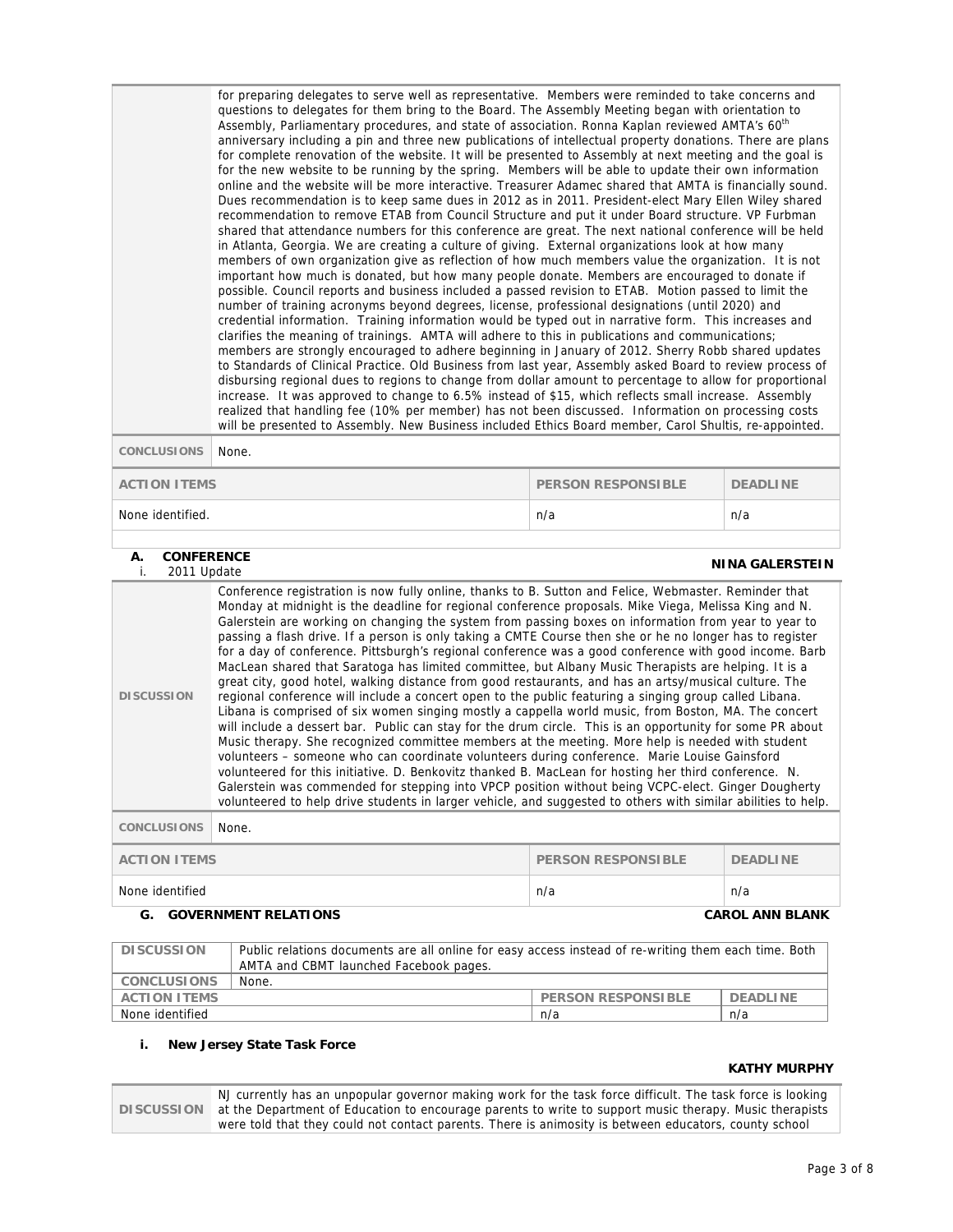|                                | boards and Trenton. The NJSTF is changing directions to avoid political battle and is focusing public<br>relations to raise general support and awareness before renewing legislative efforts. K. Murphy will step<br>down as NJSTF Chair at the end of this year after a difficult decision. She will not have the time to<br>dedicate to the role anymore is will be working to help with a smooth transition. She thanks people for<br>their support. D. Benkovitz thanked K. Murphy for her time and energy in this role. |  |  |  |
|--------------------------------|-------------------------------------------------------------------------------------------------------------------------------------------------------------------------------------------------------------------------------------------------------------------------------------------------------------------------------------------------------------------------------------------------------------------------------------------------------------------------------------------------------------------------------|--|--|--|
| <b>CONCLUSIONS</b>             | None.                                                                                                                                                                                                                                                                                                                                                                                                                                                                                                                         |  |  |  |
|                                | <b>ACTION ITEMS</b><br><b>PERSON RESPONSIBLE</b><br><b>DEADLINE</b>                                                                                                                                                                                                                                                                                                                                                                                                                                                           |  |  |  |
| None identified.<br>n/a<br>n/a |                                                                                                                                                                                                                                                                                                                                                                                                                                                                                                                               |  |  |  |
|                                |                                                                                                                                                                                                                                                                                                                                                                                                                                                                                                                               |  |  |  |

## **A.** NYSTF DONNA POLEN

| <b>DISCUSSION</b>                            | D. Polen introduced the task force members. A few task force members were able to attend the Mental<br>Health Practitioners Board Meeting held in September. The items for discussion included corporate<br>practice. Hopefully there will be concurrent sessions in Saratoga Springs for updates program was<br>approved by the state's department of education. |  |  |
|----------------------------------------------|-------------------------------------------------------------------------------------------------------------------------------------------------------------------------------------------------------------------------------------------------------------------------------------------------------------------------------------------------------------------|--|--|
| <b>CONCLUSIONS</b>                           | None.                                                                                                                                                                                                                                                                                                                                                             |  |  |
|                                              | <b>ACTION ITEMS</b><br><b>PERSON RESPONSIBLE</b><br><b>DEADLINE</b>                                                                                                                                                                                                                                                                                               |  |  |
| None identified                              | n/a<br>n/a                                                                                                                                                                                                                                                                                                                                                        |  |  |
| <b>PASTE</b><br><b>VALERIE USCHOCK</b><br>В. |                                                                                                                                                                                                                                                                                                                                                                   |  |  |
| <b>DISCUSSION</b>                            | There were lots of questions regarding crossing state lines and supervision requirements for LPC. A Code<br>of Ethics was introduced. The PASTF will probably distribute another survey with the help of G. Behrens.<br>There was interest in a session on reimbursement at conference.                                                                           |  |  |
| <b>CONCLUSIONS</b><br>None.                  |                                                                                                                                                                                                                                                                                                                                                                   |  |  |

**ACTION ITEMS** PERSON RESPONSIBLE DEADLINE

None identified n/a n/a

## **H. Public Relations**

## **KRISTEN O'GRADY FOR MEGHAN HINMAN**

| <b>DISCUSSION</b>                                                   | Members were reminded that brochures from AMTA are provided to MARAMTA Members free of charge<br>by MARAMTA. If a member would like some they may order them through M. Hinman. |     |     |
|---------------------------------------------------------------------|---------------------------------------------------------------------------------------------------------------------------------------------------------------------------------|-----|-----|
| <b>CONCLUSIONS</b>                                                  | None.                                                                                                                                                                           |     |     |
| <b>PERSON RESPONSIBLE</b><br><b>ACTION ITEMS</b><br><b>DEADLINE</b> |                                                                                                                                                                                 |     |     |
| None identified                                                     |                                                                                                                                                                                 | n/a | n/a |

## **I. Student Affairs**

## **KRISTEN VOGT & SUE HADLEY**

| <b>DISCUSSION</b>                                                   | The students' meetings are going well with projects rolling. The scholarship applications were due last<br>night. There were no applicants for a Graduate Scholarship so this needs to be encouraged in the future.<br>MAR Passage will be held at Molloy College next year. Not many professionals attended the recent<br>conference. There was discussion about having seasoned professionals attend to provide feedback. Other<br>discussion included the idea of having MAR Passages held as a day during regional conference in order to<br>facilitate this initiative. S. Hadley will not renew her positions as Student Affairs Advisor. Anyone<br>interested in position may contact S. Hadley. |     |     |
|---------------------------------------------------------------------|---------------------------------------------------------------------------------------------------------------------------------------------------------------------------------------------------------------------------------------------------------------------------------------------------------------------------------------------------------------------------------------------------------------------------------------------------------------------------------------------------------------------------------------------------------------------------------------------------------------------------------------------------------------------------------------------------------|-----|-----|
| <b>CONCLUSIONS</b>                                                  | None.                                                                                                                                                                                                                                                                                                                                                                                                                                                                                                                                                                                                                                                                                                   |     |     |
| <b>ACTION ITEMS</b><br><b>PERSON RESPONSIBLE</b><br><b>DEADLINE</b> |                                                                                                                                                                                                                                                                                                                                                                                                                                                                                                                                                                                                                                                                                                         |     |     |
| None identified                                                     |                                                                                                                                                                                                                                                                                                                                                                                                                                                                                                                                                                                                                                                                                                         | n/a | n/a |

**J. HISTORIAN**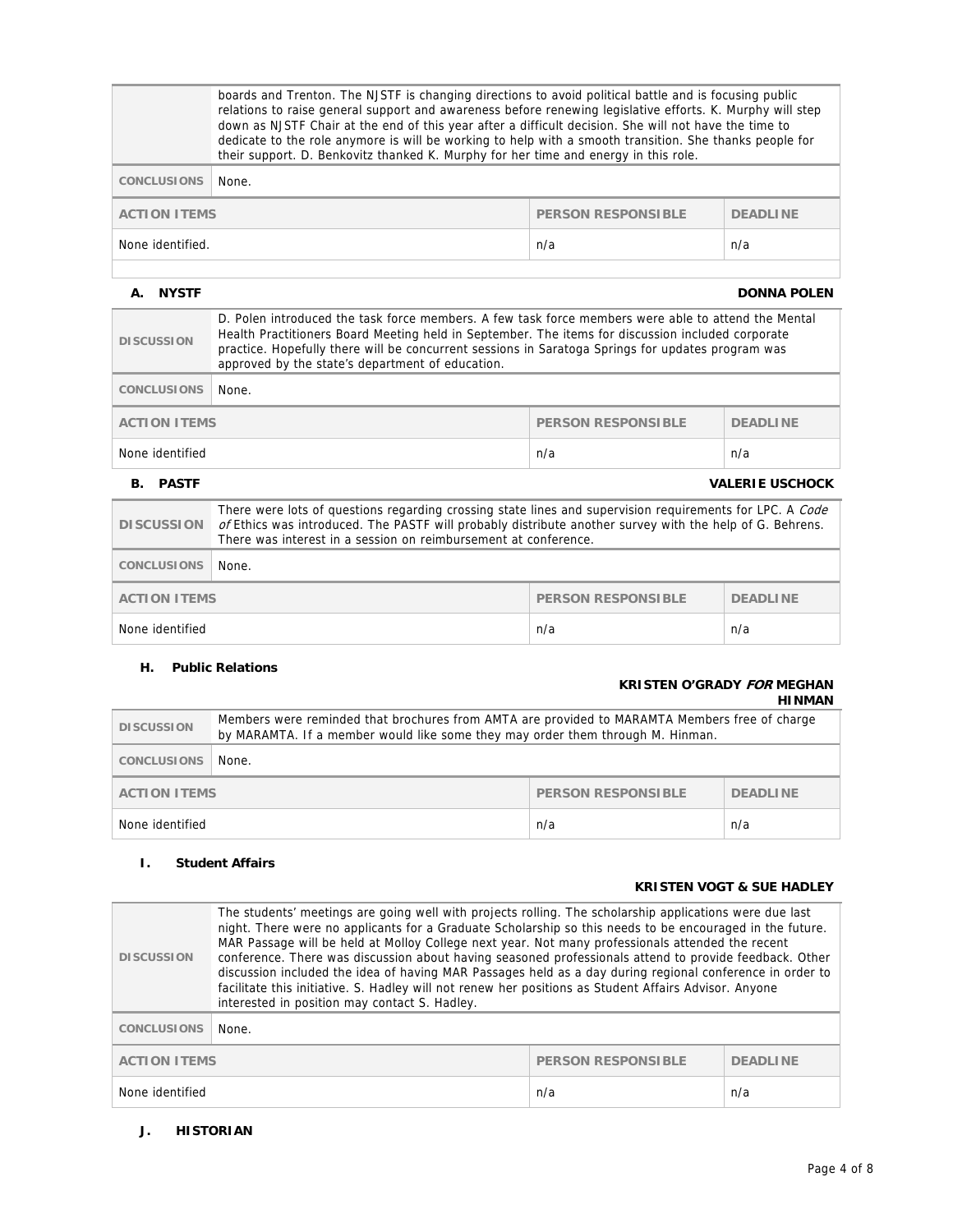## **CAROL SHULTIS**

| <b>DISCUSSION</b>                                            | She helped to create a display of six decades of music therapy. It will be displayed during the next<br>regional conference. for If anyone has photos of people in the region, please share with regional<br>archives. Currently there are no photos of most of MAR icons in the archives. G. Behrens offered to take<br>portraits of people. |  |
|--------------------------------------------------------------|-----------------------------------------------------------------------------------------------------------------------------------------------------------------------------------------------------------------------------------------------------------------------------------------------------------------------------------------------|--|
| <b>CONCLUSIONS</b>                                           | None.                                                                                                                                                                                                                                                                                                                                         |  |
| PERSON RESPONSIBLE<br><b>ACTION ITEMS</b><br><b>DEADLINE</b> |                                                                                                                                                                                                                                                                                                                                               |  |
| n/a<br>n/a<br>None identified                                |                                                                                                                                                                                                                                                                                                                                               |  |

## **K. ARCHIVIST**

## **SR. DONNA M. BECK**

| <b>DISCUSSION</b>                                                   | It is difficult to determine how to archive due to rapidly changing technology as scanning may become<br>obsolete. Her recommendation is to decide who we are, what we are doing and where we are going. Sr.<br>D. Beck will step down from position at the end of the term. She is open for questions from anyone<br>interested in the position. |     |     |
|---------------------------------------------------------------------|---------------------------------------------------------------------------------------------------------------------------------------------------------------------------------------------------------------------------------------------------------------------------------------------------------------------------------------------------|-----|-----|
| <b>CONCLUSIONS</b>                                                  | None.                                                                                                                                                                                                                                                                                                                                             |     |     |
| <b>PERSON RESPONSIBLE</b><br><b>ACTION ITEMS</b><br><b>DEADLINE</b> |                                                                                                                                                                                                                                                                                                                                                   |     |     |
| None identified                                                     |                                                                                                                                                                                                                                                                                                                                                   | n/a | n/a |

## **L. FINANCES**

## **ELAINE ABBOTT**

| <b>DISCUSSION</b>                                            | Finances are good. |     |     |
|--------------------------------------------------------------|--------------------|-----|-----|
| CONCLUSIONS                                                  | None.              |     |     |
| PERSON RESPONSIBLE<br><b>DEADLINE</b><br><b>ACTION ITEMS</b> |                    |     |     |
| None identified                                              |                    | n/a | n/a |

## **IV. AMTA Committee Reports**

## **A. ACADEMIC PROGRAM APPROVAL EVELYN SELESKY**

| <b>DISCUSSION</b>                                                   | The Bachelor of Music Therapy Programs were reapproved at Elizabethtown and Molloy Colleges (BSMT). |     |     |
|---------------------------------------------------------------------|-----------------------------------------------------------------------------------------------------|-----|-----|
| CONCLUSIONS                                                         | None.                                                                                               |     |     |
| <b>PERSON RESPONSIBLE</b><br><b>DEADLINE</b><br><b>ACTION ITEMS</b> |                                                                                                     |     |     |
| None identified                                                     |                                                                                                     | n/a | n/a |

## **B.** AFFILIATE RELATIONS **NINA GALERSTEIN**

## **DISCUSSION** The committee is establishing links with other arts therapies and related organizations. **CONCLUSIONS None.**<br>**ACTION ITEMS PERSON RESPONSIBLE DEADLINE** None identified.  $n/a$  n/a n/a

## **C.** AMTA BOARD OF DIRECTORS **RUTHLEE ADLER**

| <b>DISCUSSION</b>              | On the website membership dues may be renewed and information can be changed. Within the culture<br>of giving members can find ways to give that are not financially related. There will be a work group<br>for podcasts and the creation of quidelines for podcasts. |                           |                 |
|--------------------------------|-----------------------------------------------------------------------------------------------------------------------------------------------------------------------------------------------------------------------------------------------------------------------|---------------------------|-----------------|
| <b>CONCLUSIONS</b>             | None.                                                                                                                                                                                                                                                                 |                           |                 |
| <b>ACTION ITEMS</b>            |                                                                                                                                                                                                                                                                       | <b>PERSON RESPONSIBLE</b> | <b>DEADLINE</b> |
| None identified.<br>n/a<br>n/a |                                                                                                                                                                                                                                                                       |                           |                 |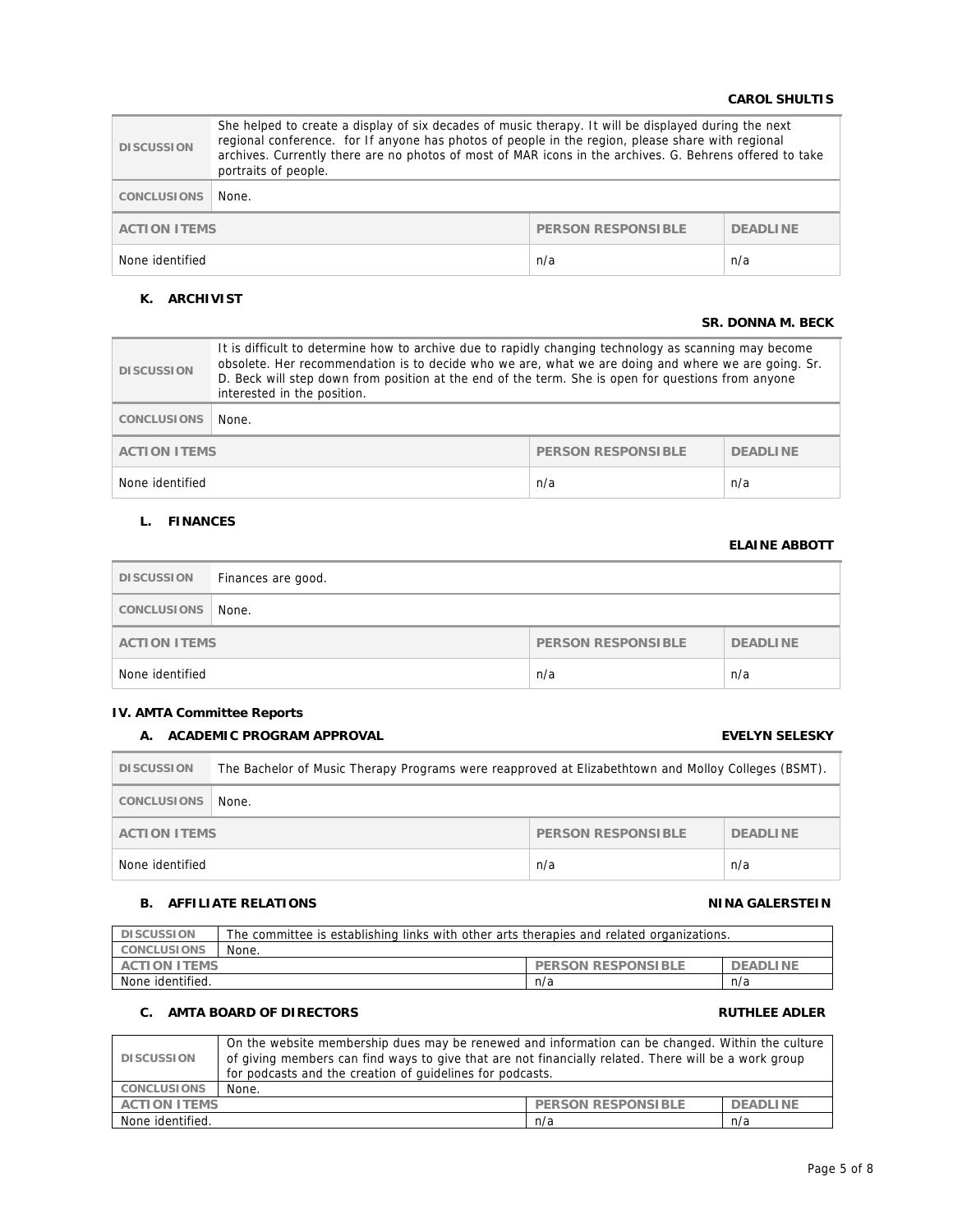## **D. Association Internship Approval**

## **DEB BENKOVITZ ON BEHALF OF THERESA MCMANUS**

| <b>DISCUSSION</b>   | Internship Directors were encouraged to continue sending site evaluations to T. McManus. Directors may<br>join the internship director's listserv. There are new internship sites. Remember to send Letters of<br>Acceptance to T. McManus for interns. Also, AMTA can provide Letters of Deferment. |                    |                 |
|---------------------|------------------------------------------------------------------------------------------------------------------------------------------------------------------------------------------------------------------------------------------------------------------------------------------------------|--------------------|-----------------|
| <b>CONCLUSIONS</b>  | None.                                                                                                                                                                                                                                                                                                |                    |                 |
| <b>ACTION ITEMS</b> |                                                                                                                                                                                                                                                                                                      | PERSON RESPONSIBLE | <b>DEADLINE</b> |
| None identified.    |                                                                                                                                                                                                                                                                                                      | n/a                | n/a             |

### **E. Continuing Education**

### **DEB BENKOVITZ ON BEHALF OF TRACY SOUHRADA**

| <b>DISCUSSION</b>                                                   | None. |     |     |
|---------------------------------------------------------------------|-------|-----|-----|
| CONCLUSIONS                                                         | None. |     |     |
| <b>PERSON RESPONSIBLE</b><br><b>DEADLINE</b><br><b>ACTION ITEMS</b> |       |     |     |
| None identified                                                     |       | n/a | n/a |

## **F. EMPLOYMENT AND PUBLIC RELATIONS KRISTEN O'GRADY ON BEHALF OF MEGHAN HINMAN DISCUSSION** The committee did not meet.

| <b>CONCLUSIONS</b>       | None. |                                                         |                                    |
|--------------------------|-------|---------------------------------------------------------|------------------------------------|
| <b>ITEMS</b><br>AC<br>ΩN |       | <b>ESPONSIBLE</b><br><b>RF</b><br>DE<br>ON<br><b>DS</b> | <b>INE</b><br>DE<br>וח<br>$\cdots$ |
| identified.<br>None      |       | n/a                                                     | n/a                                |

## **G. GOVERNMENT RELATIONS CAROL ANN BLANK**

## **DISCUSSION** None. **CONCLUSIONS** None. **ACTION ITEMS PERSON RESPONSIBLE DEADLINE** None identified. 
<br>
n/a n/a n/a

## **H. International Relations**

## **FLOSSIE IERARDI**

| <b>DISCUSSION</b>                                | There will be an International Relations Networking lunch later today. The World Congress will be held in<br>July 2011 in Seoul, South Korea. Check the newsletter for other conferences. The committee is looking<br>for academic programs that offer international opportunities for students. S. Hadley shared that students<br>trying to look at internship internships and/or pre-internship opportunities for international students in<br>home country. |                 |     |
|--------------------------------------------------|----------------------------------------------------------------------------------------------------------------------------------------------------------------------------------------------------------------------------------------------------------------------------------------------------------------------------------------------------------------------------------------------------------------------------------------------------------------|-----------------|-----|
| <b>CONCLUSIONS</b>                               | None.                                                                                                                                                                                                                                                                                                                                                                                                                                                          |                 |     |
| <b>PERSON RESPONSIBLE</b><br><b>ACTION ITEMS</b> |                                                                                                                                                                                                                                                                                                                                                                                                                                                                | <b>DEADLINE</b> |     |
| None identified                                  |                                                                                                                                                                                                                                                                                                                                                                                                                                                                | n/a             | n/a |

Motion to extend meeting by five minutes; K. O'Grady. Motion passed.

## **I. Judicial Review**

## **EVELYN SELESKY**

| <b>DISCUSSION</b> | No new business was reported. A reason to go to the Judicial Review Board is for issues that are<br>unresolved. |
|-------------------|-----------------------------------------------------------------------------------------------------------------|
| CONCLUSIONS       | ™ None.                                                                                                         |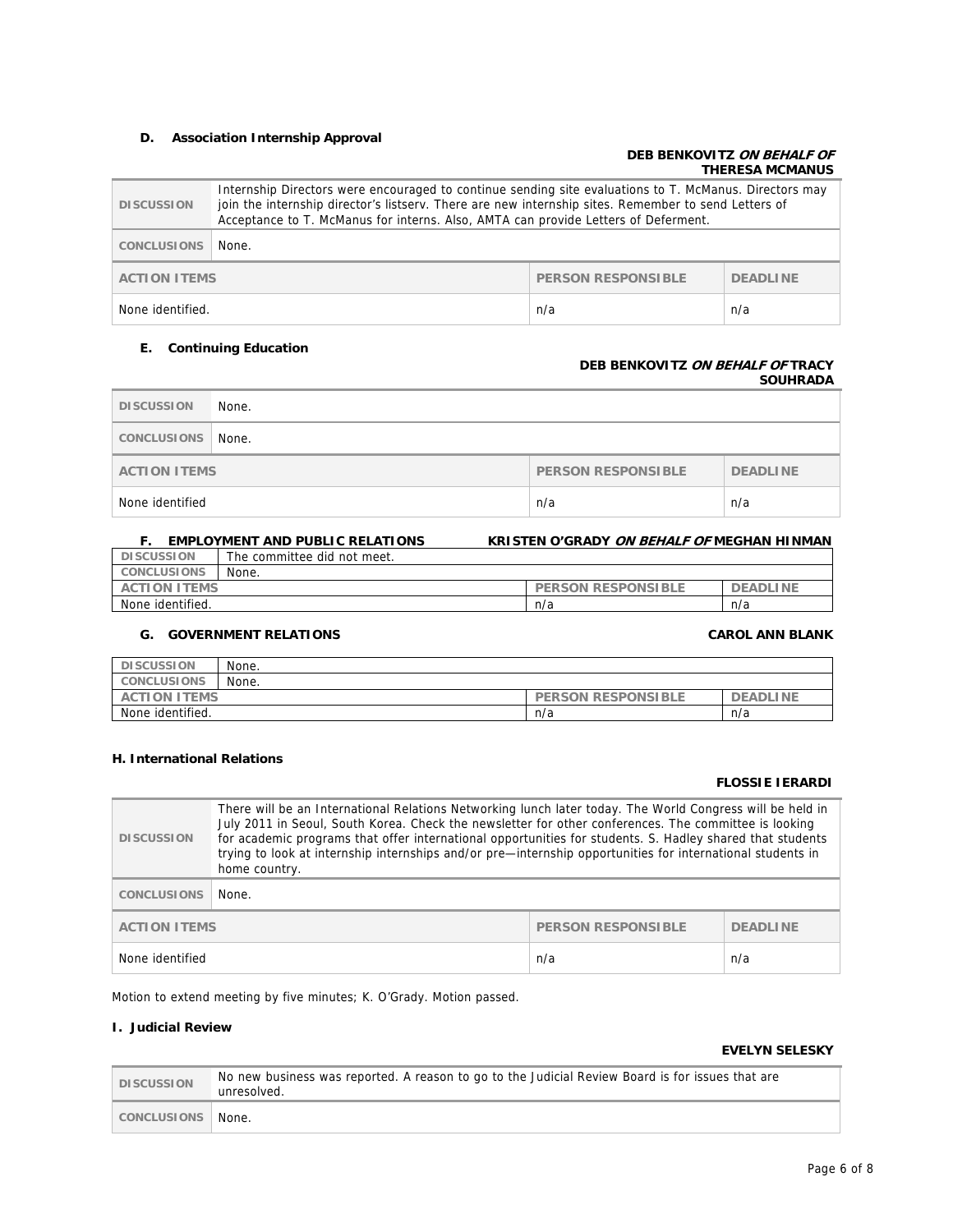| <b>ACTION ITEMS</b> | <b>PERSON RESPONSIBLE</b> | <b>DEADLINE</b> |
|---------------------|---------------------------|-----------------|
| None identified     | n/a                       | n/a             |

## **J. Membership**

## **GENE ANN BEHRENS**

| <b>DISCUSSION</b>   | See previous report. |                           |                 |
|---------------------|----------------------|---------------------------|-----------------|
| <b>CONCLUSIONS</b>  | None.                |                           |                 |
| <b>ACTION ITEMS</b> |                      | <b>PERSON RESPONSIBLE</b> | <b>DEADLINE</b> |
| None identified.    |                      | n/a                       | n/a             |

## **K. Professional Advocacy**

| <b>DISCUSSION</b>   | No report because there was no regional representative. |                    |                 |
|---------------------|---------------------------------------------------------|--------------------|-----------------|
| CONCLUSIONS         | None.                                                   |                    |                 |
| <b>ACTION ITEMS</b> |                                                         | PERSON RESPONSIBLE | <b>DEADLINE</b> |
| None identified     |                                                         | n/a                | n/a             |

## **L. Reimbursement**

## **JASON BAKER ON BEHALF OF VAL USCHOCK**

| <b>DISCUSSION</b>   | Information will be passed on via newsletter and minutes. |                    |                 |
|---------------------|-----------------------------------------------------------|--------------------|-----------------|
| <b>CONCLUSIONS</b>  | None.                                                     |                    |                 |
| <b>ACTION ITEMS</b> |                                                           | PERSON RESPONSIBLE | <b>DEADLINE</b> |
| None identified     |                                                           | n/a                | n/a             |

## **M. Research**

## **GENE ANN BEHRENS ON BEHALF OF ANTHONY MEADOWS**

| <b>DISCUSSION</b>   | G. Behrens shared that the committee is working on six presentations for regional conference with a<br>focus on the topic of assessment. D. Benkovitz mentioned that Tony Meadows is the new editor for <i>Music</i><br>Therapy Perspectives. |                           |                 |
|---------------------|-----------------------------------------------------------------------------------------------------------------------------------------------------------------------------------------------------------------------------------------------|---------------------------|-----------------|
| <b>CONCLUSIONS</b>  | None.                                                                                                                                                                                                                                         |                           |                 |
| <b>ACTION ITEMS</b> |                                                                                                                                                                                                                                               | <b>PERSON RESPONSIBLE</b> | <b>DEADLINE</b> |
| None identified     |                                                                                                                                                                                                                                               | n/a                       | n/a             |
|                     |                                                                                                                                                                                                                                               |                           |                 |

## **N. Special Target Populations**

| <b>DISCUSSION</b>   | There is no regional representative for this committee.                 |                           |                 |
|---------------------|-------------------------------------------------------------------------|---------------------------|-----------------|
| CONCLUSIONS         | Interested members may contact D. Benkovitz or executive board members. |                           |                 |
| <b>ACTION ITEMS</b> |                                                                         | <b>PERSON RESPONSIBLE</b> | <b>DEADLINE</b> |
| None identified     |                                                                         | n/a                       | n/a             |

## **O. Standards of Clinical Practice**

## **KATHY MURPHY ON BEHALF OF ROBERT MILLER**